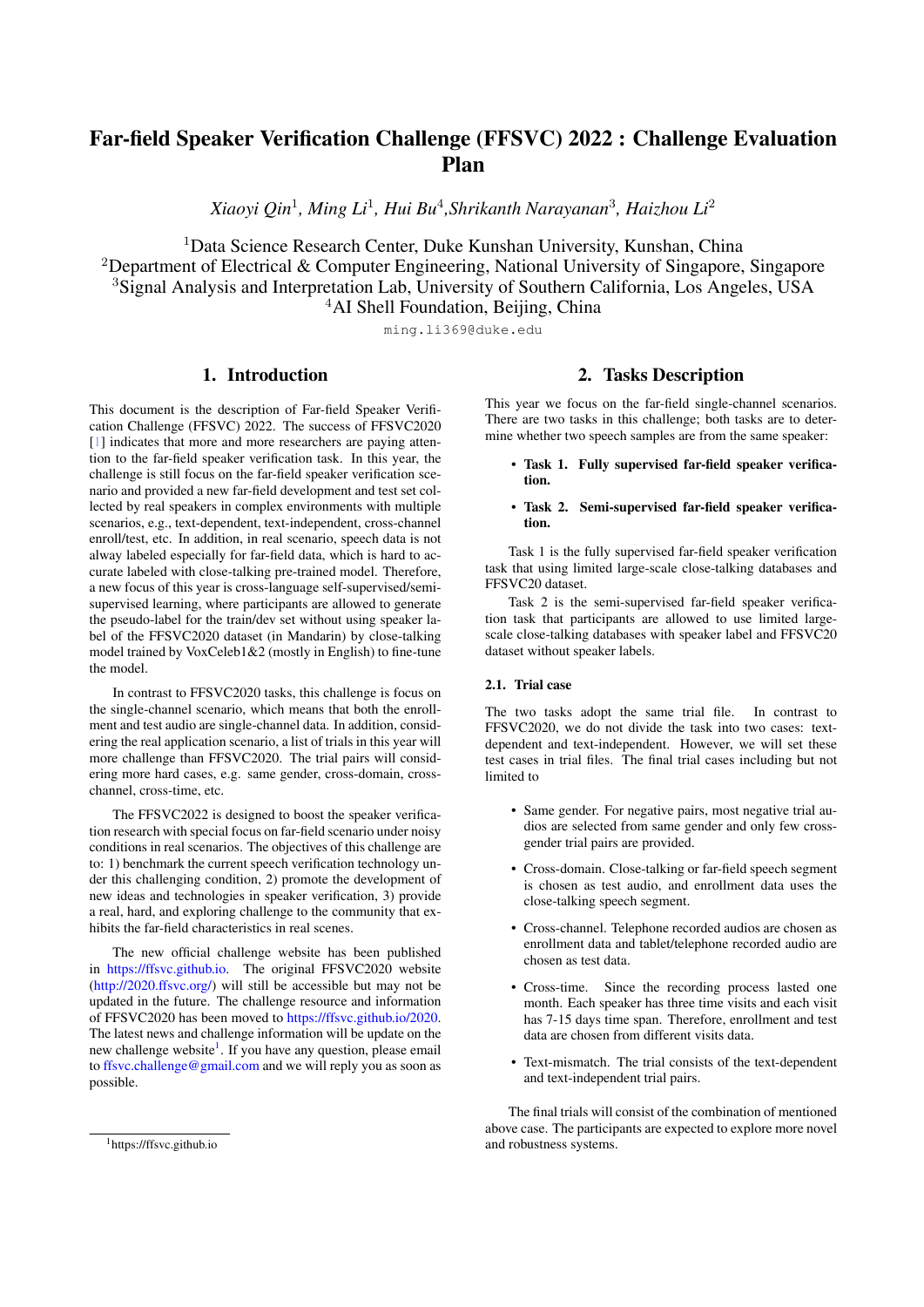# 2.2. Training data

We define the task  $1\&2$  as fixed training conditions that the participants can only use special training set to build a speaker verification system. The fixed training set consists of the following:

- VoxCeleb 1&2 [2, 3].
- FFSVC2020 dataset (Train and dev set) [1, 4].
- FFSVC2020 supplementary set.

In this challenge, we release a supplementary set of FFSVC2020, which consists of the same devices data as FFSVC2022.

For task 1, participants can only use VoxCeleb 1&2 dataset and the train/dev/supplementary sets of FFSVC2020 dataset with speaker labeled to train the model.

For task 2, in contrast to task1, participants cannot use the speaker label of FFSVC2020 dataset. In this task, we encourage the participants adopt the self-supervised or semisupervised methods to solve the problem of cross-domain unlabeled data, e.g. identity pseudo-label using model pre-trained on the VoxCeleb dataset.

Using any other speech data to the training system is forbidden, while participants are allowed to use the non-speech data to do data augmentation. The self-supervised pre-trained models, such as Wav2Vec [5] and WavLM [6], [ca](#page-2-2)nnot be used in this challenge.

#### 2.3. Development set

In this year, we publish new development and evaluation sets, which recorded in the same period as FFSVC2020 dataset. A small trials file and wav files with accurate speaker information will be provided for participants as the development set. The development data has the same data distribution as evaluation data. However, the development set is only allowed to tune hyperparameters and test model performance. Any circumstances of training development set is not allowed, eg. using development set to train PLDA or speaker system.

#### 2.4. Evaluation set

As mention before, the evaluation set is not completely outdomain data. However, unlike the FFSVC2020 challenge, we introduce new recorded devices and all trial pairs are singlechannel speech segments. Evaluation set consists of a large trials file and anonymized audios.

# 3. Evaluation Protocol

### 3.1. Evaluation Metrics

In this challenge, we will use two metric to evaluate the system performance. The primary metric we adopt is the Minimum Detection Cost(mDCF). In addition, Equal Error Rate (EER) will be provided to participant as auxiliary metrics.

The mDCF is based on the following detection cost function which is the same setting as used in the NIST 2010 SRE. It is a weighted sum of miss and false alarm error probabilities in the form:

$$
C_{det} = C_{miss} \times P_{miss} \times P_{tar} + C_{fa} \times P_{fa} \times (1 - P_{tar}) \tag{1}
$$

We assume a prior target probability, P*tar* of 0.01 and equal costs between misses and false alarms. The model parameters are 1.0 for both C*miss* and C*fa*.

### 3.2. Leaderboard platform

This year we move challenge scoring platform to Codalab competition platform. An online leaderboard for each task will be provided and participants submit results up to 3 times per day. There are total 30 times submisstion during the evaluation phase. The leaderboard shows the performance of the systems on the fully ev[alu](#page-2-0)[atio](#page-2-1)n set. The challenge leaderboard platforms are available at

- Task 1. https:/[/codalab.lisn.upsaclay.fr/competitions/2167](https://codalab.lisn.upsaclay.fr/competitions/2167)
- Task 2. https:/[/codalab.lisn.upsaclay.fr/competitions/2166](https://codalab.lisn.upsaclay.fr/competitions/2166)

# 4. Registration and Submission

### 4.1. Registration

Since the challenge will be held on the Codalab platform, please create a Codalab account if you do not have one. We kindly request you to associate your account to an institutional e-mail. The organizing committee reserves the right to revoke your participant to the challenge otherwise, please read the evaluation plan carefully. Make sure to set the name of your team in the user's profile, or it will not be visible on the leaderboard.

Participants can register in one or two tasks. If your team participates in multiple tasks, we kindly request you to use the same [us](#page-2-3)er account to participate in all tasks.

Please note that any deliberate attempts to bypass the submission limit (for instance, by creating multiple accounts and using them to submit) will lead to automatic disqualification.

### 4.2. Submission

#### *4.2.1. Score submission*

Participants are required to submit at least one valid score file for each participating task to the Codalab platform. The score files must be named as *scores.txt*. The score files should be in UTF-8 format with one line per trial. Participants must zip the *scores.txt* file and submit the zipped archive on the Codalab platform. We will provided a sample in the challenge website.

#### *4.2.2. System description submission*

Each registered team is required to submit a technical system description report before the end of the challenge. Please submit this report using the Interspeech 2022 paper template. All reports must be a minimum of 2 pages (including references). Reports must be written in English. The system description does not need to repeat the content of the evaluation plan, such as the introduction of database, evaluation metric, etc. The system description must include the following items:

- A complete description of the system components, including front-end (e.g., speech activity detection, features, normalization, front-end speech enhancement) and back-end (e.g., background models, i-vector/embedding extractor, Probabilistic Linear Discriminant Analysis (PLDA), speaker features fusion) modules along with their configurations (i.e., filterbank configuration, dimensionality and type of the acoustic feature parameters, as well asthe acoustic model and the backend model configurations).
- A complete description of the data partitions used to train the various models.
- Performance of the submission systems on the development dataset and the evaluation dataset (calculated by the